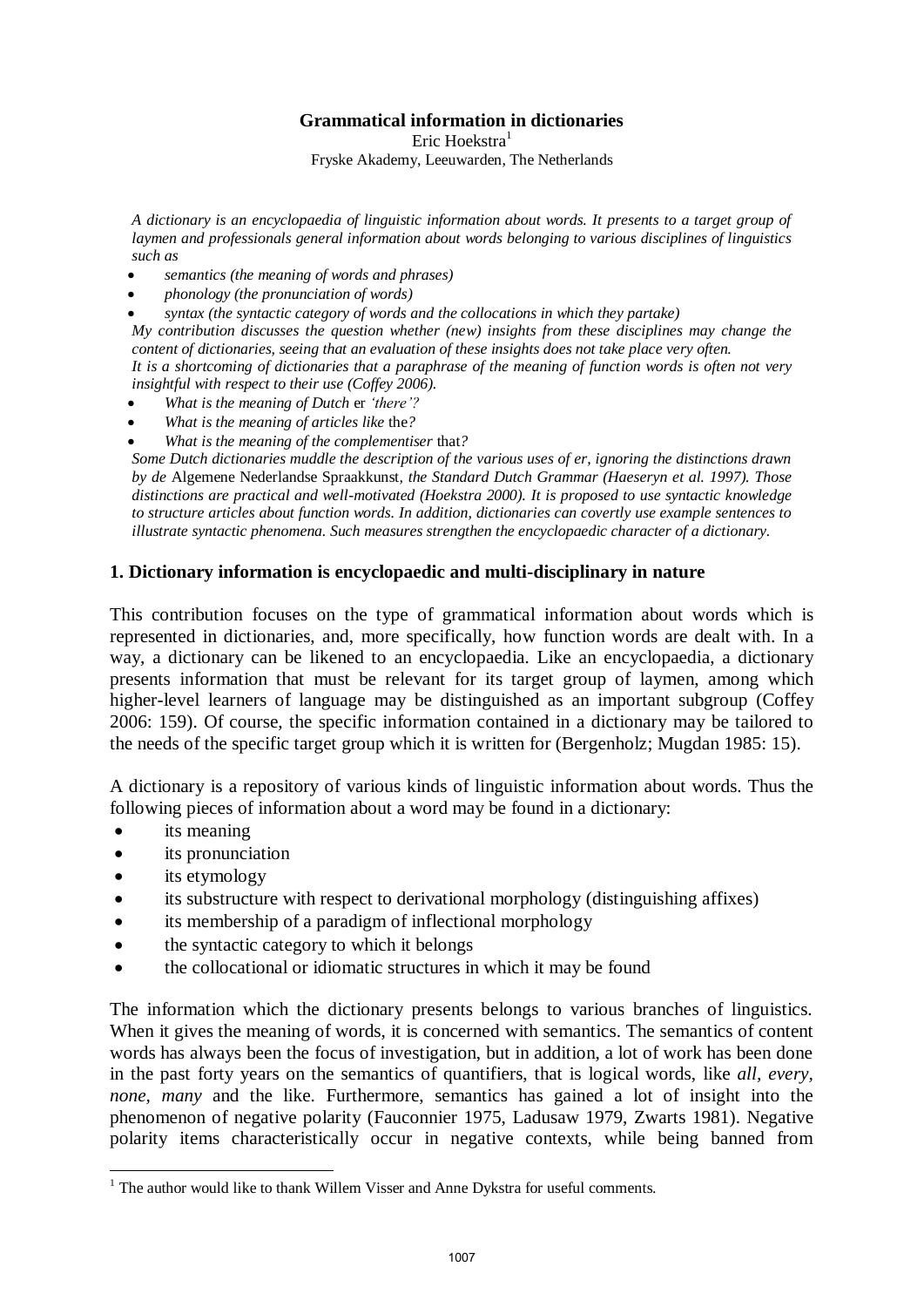affirmative sentences. Their distribution may be very complex. For example, the Dutch negative polarity item *ook maar iets* 'anything' is allowed in clauses introduced by the complementiser *voordat* 'before', but not in clauses introduced by the complementiser *nadat*  'after'. This is especially important for learners' dictionaries.

Despite the advances being made in semantics, the question has not been addressed in lexicography whether new insights from that field of linguistic inquiry have consequences for the way in which semantic information in dictionaries is structured, or, more specifically, for the way in which information about a negatively polar word or expressions is presented. One could imagine that examples are given of a negative polarity item for every semantic context in which semanticits have established that it is allowed to occur. Thus, the entry for *iets*  should contain the collocation *ook maar iets*, and the examples should specify the contrast between *voordat* 'before' and *nadat* 'after'.

When a dictionary concerns itself with pronunciation, it is actually concerned with the field of phonetics and phonology. Developments in this field will not generally have consequences for the phonemic representations of words which a dictionary may provide. However, a better understanding of syllabification led to more accurate phonetic representations in the case of the Frisian dictionary of Duijff; Van der Kuip; De Haan; Sijens (2008). Furthermore, technological developments may make it possible to include sound files to digital dictionaries containing a recording of the word's actual pronunciation.

A word's substructure with respect to derivational morphology is given in some dictionaries. Yet it would be interesting to any user to add to, for example, a word like *construction*, the information that it contains the suffix *-ion*, and to add to the dictionary an entry *-ion*, which mentions that the suffix produces nouns, and that it is usually added to verbs such as *destruct*. After all, we have identified the dictionary as an encyclopaedia of linguistic knowledge about words, and information such as just mentioned should not be missing from dictionaries. As far as developments in the field of derivational morphology are concerned, it does not seem likely that they have consequences for the way in which derivational morphological information could be represented in dictionaries. However, it is fair to conclude that distinguishing affixes in words should be part and parcel of any dictionary.

Information about words is condensed by bringing words belonging to one inflectional paradigm together under one dictionary article, as members of the same inflectional paradigm tend to behave the same with respect to the various types of information that were listed above. Irregular forms are generally listed, as is the case for exceptional behaviour of words compared with other members of the inflectional paradigm. Advances in inflectional morphology seem unlikely to affect the structuring of information in dictionaries. Nevertheless, there is a minor point to be addressed here. It is well-known that full pronouns are regularly reduced in spoken language, a process that is sometimes dependent on syntactic position. This process of reduction may be phonologically regular (Dutch *jij > je* 'you'), *wij > we* 'we'), but it is often irregular (Frisian *hy > er* 'he', Dutch *hij > ie* 'he'). However, dictionaries do not regularly list this type of variation, as should be the case, since the words mean the same and they tend to be highly frequent. Furthermore, dictionaries should also specify whether the reduced forms may or may not occur in sentence-initial position; for example, Dutch *ie* and Frisian *er*, mentioned above, are banned from the sentence-initial position.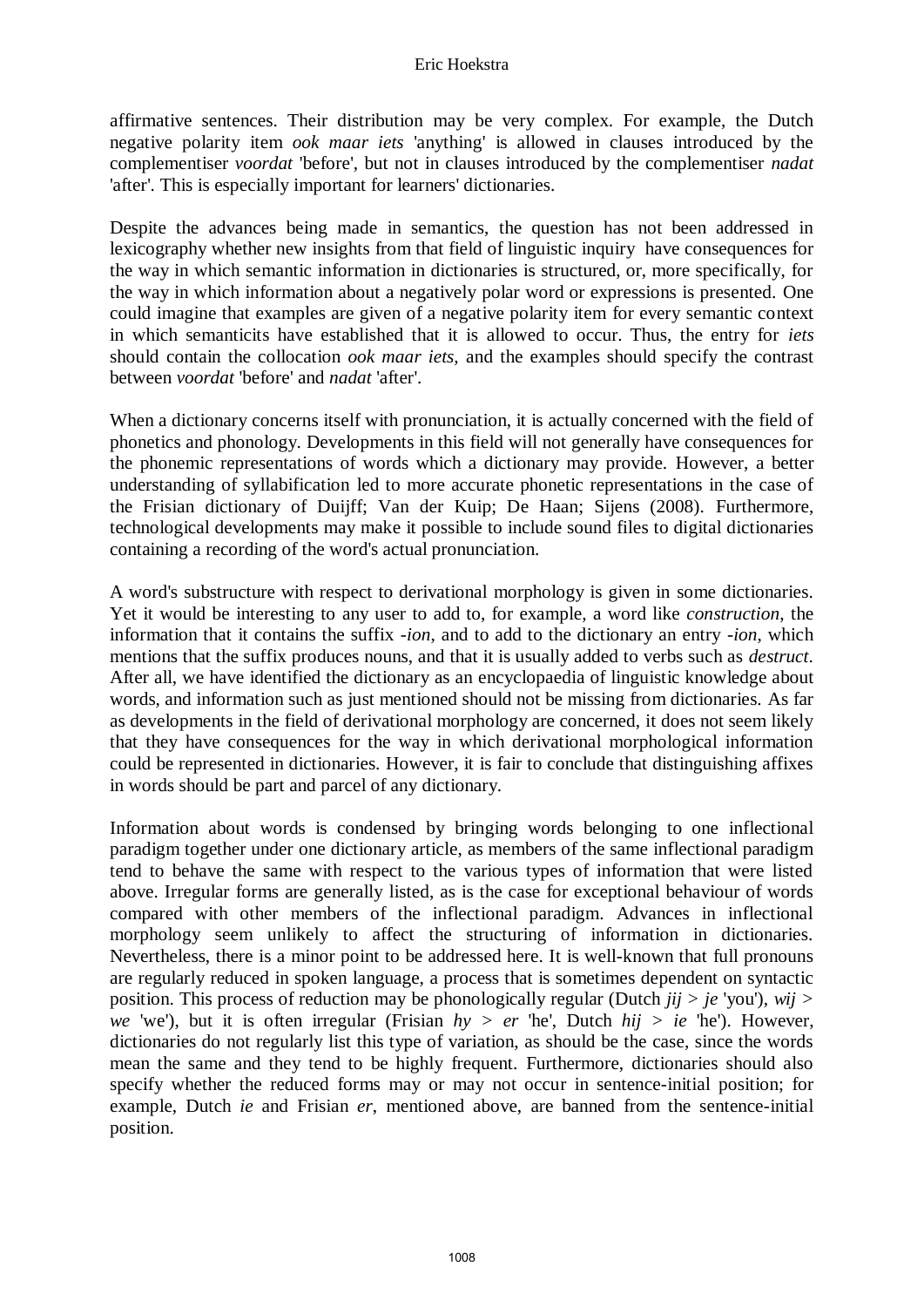The study of syntactic categories has led to the discovery of many differences between members of categories such as adverbs, determiners or quantifiers. It should be investigated whether these discoveries are of interest for laymen, and whether dictionary practice needs to be updated in this respect. In some cases, articles in translation dictionaries can almost certainly profit from the new insights that have been gained in this field. My point is that such an evaluation of new insights does not seem to take place in lexicography.

A lot of research has been done on idiomatic structures and collocations, and part of this research has been done by lexicographers on the basis of corpus investigation (Sinclair 2004). Collocations belong to the discipline of syntax. It is known that idioms may partially or wholly freeze syntactic structure (Cutler 1982 and subsequent work). According to Siepmann (2005: 430), collocational phenomena span the entire range of morpho-syntactic constructions. However, recent advances in syntax do not seem to have consequences for the structuring of dictionary information: they are mostly of interest to the syntactic theoretician only. On the other hand, collocations are also an important part of departure for the study of semantics, see for example Moon (2008) who (2008: 246) quotes Sinclair (2004: 148) saying that the phrase is a better starting point for the description of meaning than the word (also Otani 2005: 10ff). This may have consequences for structuring the information about collocations in dictionaries.

To sum, it is important that lexicography stays in touch with the advances that are made in the disciplines of phonology, morphology, syntax and semantics as these disciplines may provide tools for structuring the encyclopaedic information about words and collocations that is presented to the laymen who are the primary target group of dictionaries. Furthermore, the dicoveries themselves may be of interest to laymen and deserve a place in the dictionary conceived of as an encyclopaedia of linguistic knowledge. For example, the Frisian form *datst*  'that-2SG' is nowadays analysed as a form of complementiser agreement. Listings of agreeing complementisers are both interesting and useful for the user who, besides, often doesn't know how to spell them, and looks in vain in the dictionary to find the correct spelling. For example, Zantema (1992:180) does not specify in the article for *dy't* 'which' how the complementiser agreement for the second person singular should be spelled (*dyst*).

In what follows, I will focus on a specific problem involving the way in which dictionaries treat function words.

# **2. The problem of dealing with function words in dictionaries**

Most space in a dictionary is devoted to semantics, more specifically, to paraphrases of the meaning of words. These paraphrases are couched in natural language, not in the sort of logic which semanticists often use. The reason for this is partly, as mentioned earlier, that dictionaries by and large intend to be accessible to laymen. Apart from that, it would not be insightful to try and define content words with, say, the help of lambda-abstraction.

Nevertheless, it is a shortcoming of dictionaries that a paraphrase of the meaning of function words is often not very insightful (Bergenholtz 1985: 236ff, Coffey 2006: 159ff). The meaning of function words like *the* hardly lends itself to an insightful paraphrase which teaches the user anything. Dictionary makers nevertheless present such paraphrases in the interest of consistency (Coffey 2006: 162). Furthermore, dictionary makers present a finegrained polysemous analysis of such function words, which is totally uninformative (Coffey 2006: 164ff). Coffey proposes in his article to do away with superfluous polysemous detail in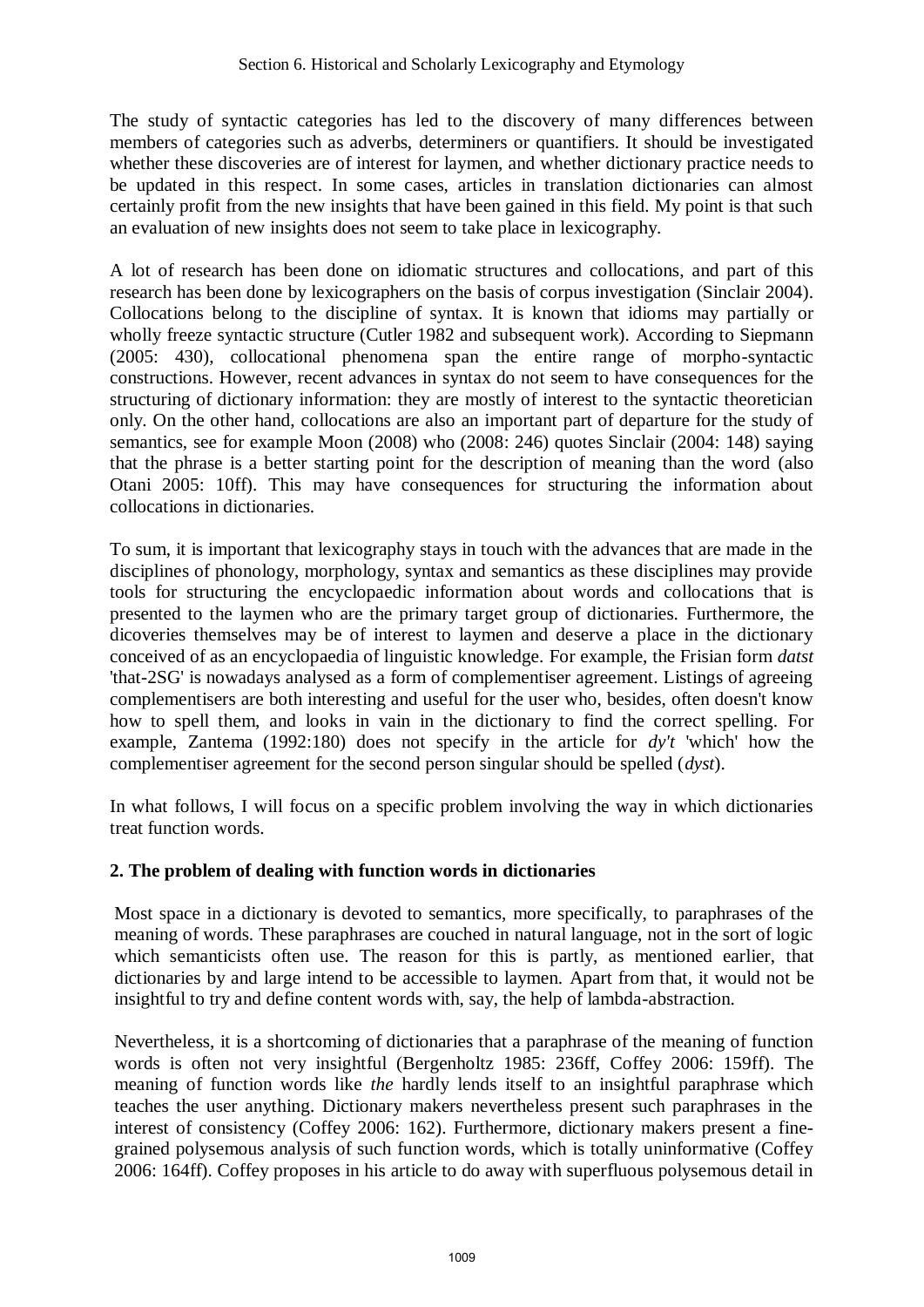#### Eric Hoekstra

the case of function words, as that sort of information is not of interest to the user. After all, dictionaries also don't contain fine-grained phonetic or syntactic information. In order to present relevant information, Coffey proposes to present more information about the use of functional words in collocations, information which can usually be listed under the content word that is part of the collocation (if any), and otherwise under the most salient function word.

While agreeing with Coffey's proposal, I would like to add two other methods by which useful information of a general nature can be added to a dictionary, conceived of as an encyclopaedia of words. Although certain function words do not lend themselves to a semantic, polysemous analysis that is useful for the general audience, they may be amenable to a syntactic analysis that is clear and useful for the general audience. A case in point is the Dutch word *er*, which is related to English *there*, although it behaves differently in many respects.

Some Dutch dictionaries muddle the description of the various uses of *er* (see Hoekstra 2000), ignoring the distinctions drawn by de *Algemene Nederlandse Spraakkunst*, the Standard Dutch Grammar (Haeseryn; Romijn; Geerts; De Rooij; Van den Toorn 1997). These distinctions are practical and well-motivated. The ANS distinguishes four uses of *er*, which are summarised below:

1. Locative adverb Hij woont er sinds 2001 *he lives there since 2001*  'He has lived there since 2001.' 2. Prepositional complement (possibly discontinuous) Ik zal er met hem over spreken *I shall it with him about talk*  'I will talk with him about it.' 3. Presentational function with indefinite subjects (possibly discontinuous) Er danst iemand *there dances somebody*  'There's somebody dancing.' 4. Presentational function with indefinite objects without nominal head (possibly discontinuous) Ze hebben er toen drie verkocht *they have there then three sold*  'They sold three at that time.' (Compare: Ze hebben toen drie boeken verkocht *they have then three books sold*  'They sold three books at that time.')

The syntactic distinctions will be understandable to those users who have had a higher education, but the example sentences can be generally understood. It is not the case that adding grammatical information in dictionaries will automatically lead to dictionary articles that are difficult to understand (contra Schumacher 1985: 174): just selecting relevant examples will not make the dictionary more complex for the average user.

The syntactic distinctions drawn above will also be useful to foreign learners of Dutch. Native speakers of English learning Dutch will immediately see that the first and the third use of *er* is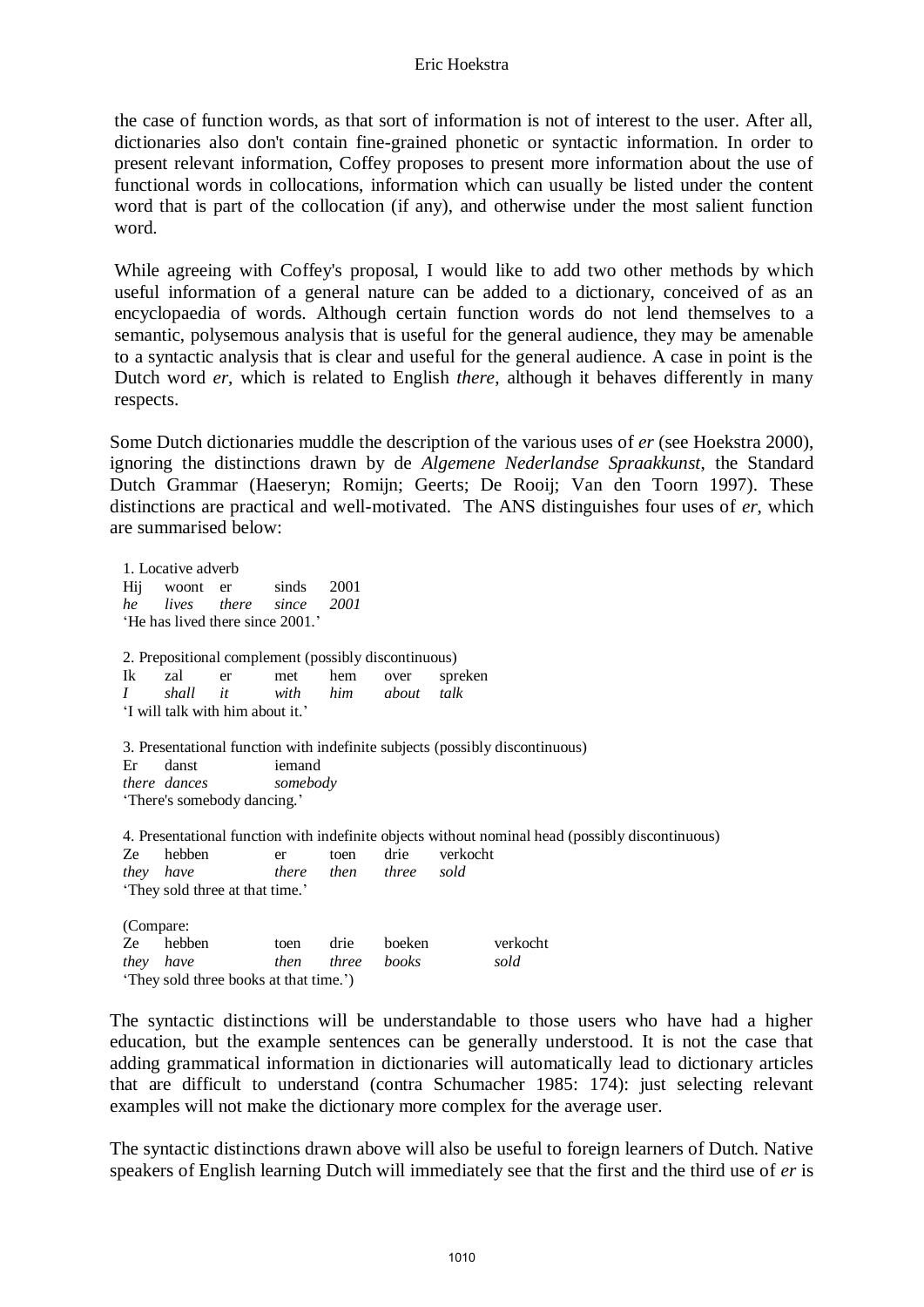highly similar to the English use of *there*, whereas the other two usages are distinct from English *there*. Thus the dictionary will be informative in the way in which an encyclopaedic work intended for the general audience should be.

Syntactic distinctions are often hard to explain to the layman, because they involve too much syntactic jargon. In that case, it is nevertheless possible to *illustrate* the relevant distinctions by means of appropriately chosen example sentences. The importance of using appropriate examples should not be underestimated (Heath 1985: 340, Ickler 1985: 376). Such example sentences will be intuitively grasped by laymen, while professional users will grasp their relevance. Two examples will be given. Dictionary articles for modals can include examples illustrating the Infinitivus-pro-Participio Effect, which is very frequent in Dutch:

Hij heeft het niet gewild *he has it not wanted (PAST PTC)* 'He didn't intend it (to happen).' Hij heeft het niet willen doen *he has it not want (INF) do* 'He didn't want to do it.'

This phenomenon entails that an infinitive shows up where a past participle would otherwise be expected. This phenomenon takes place in case the relevant verb is not the main verb. The phenomenon need not be explained. It can just be *shown* in the example sentences in the dictionary article for the modal *willen* 'want'. This has been done for example in the very informative dictionary of Visser; Dyk (2002), where example sentences are used in the articles on modal verbs showing that the Infinitivus-pro-Participio Effect is absent.

Similarly, consider question formation in English. The dictionary article for the English complementiser *that* can include examples with question words (on these, see Chomsky 1977):

Who do you think came? Who do you think (that) I saw?

With a subject question, no *that* is allowed. *That* is allowed with an object question. Such facts can be presented in a dictionary by just presenting appropriate example sentences.

It is my proposal to systematically use syntactic knowledge to structure articles about function words. Acceptance of this proposal implies that the encyclopaedic character of dictionaries will be reinforced.